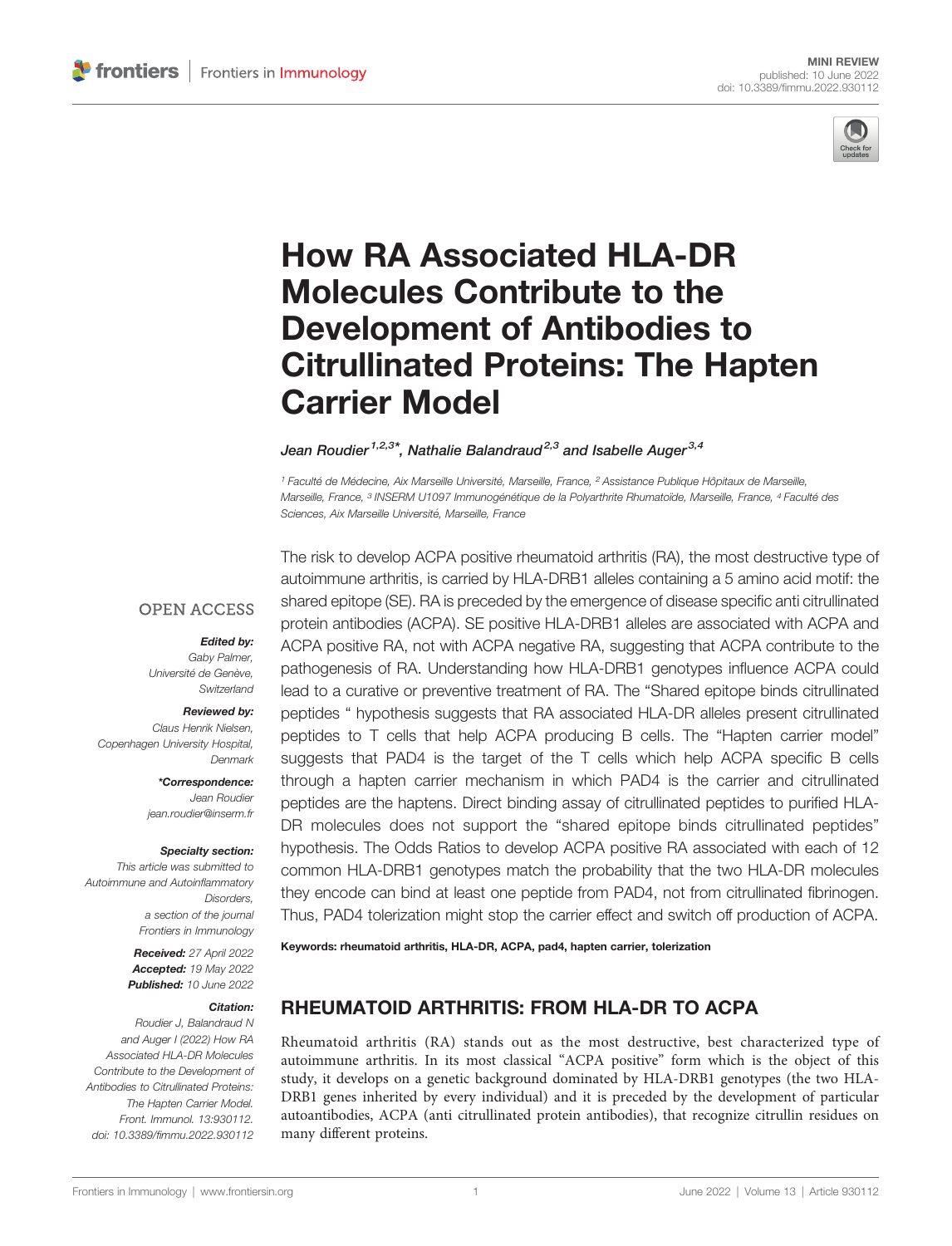ACPA are likely to cause RA and therefore, the mechanism by which they develop is central to understanding RA and figuring a way to curing or preventing it.

This review is an attempt at explaining how HLA-DRB1 genes influence the development of ACPA in the classical ACPA positive subset of RA.

## ASSOCIATION BETWEEN HLA-DRB1 AND CLASSICAL ACPA POSITIVE RA

Two thirds of patients with RA express particular HLA-DR molecules that share a 5 aminoacid motif on their B1 chain. This motif, the "shared epitope", is charged and basic. Common HLA-DRB1 alleles encoding the shared epitope are HLA-DRB1\*04:01,\*04:04, \*0405, (HLA-DR4), HLA-DRB1\*01:01 (HLA-DR1), HLA-DRB1\*10:01 (HLA-DR10) ([1](#page-3-0)).

There is a dose effect of shared epitope positive HLA-DRB1 alleles on the risk to develop RA: subjects with two shared epitope positive HLA-DRB1 alleles are at higher risk than those with one shared epitope positive HLA-DRB1 allele, and subjects with no shared epitope positive HLA-DRB1 allele are at the lowest risk. For most HLA-DRB1 genotypes, OR to develop RA range from 28 to 0.2 ([2](#page-3-0)).

## ASSOCIATION BETWEEN HLA-DR AND ACPA

Because HLA-DR molecules contribute to the development of antibody responses by presenting antigenic peptides to helper T lymphocytes, it was anticipated that RA associated HLA-DR molecules would be associated with ACPA.

Indeed, this was confirmed using "anti CCP" (anti Cyclic Citrullinated Peptides) or "anti citrullinated fibrinogen" testing to detect ACPA ([3,](#page-3-0) [4](#page-3-0)).

The association of shared epitope encoding HLA-DRB1 alleles and RA did not hold for ACPA negative RA, suggesting that HLA-DRB1 genes contribute to RA by allowing the development of ACPA [\(5\)](#page-3-0).

# DO SE POSITIVE HLA-DR MOLECULES BIND CITRULLINATED PEPTIDES BETTER?

In a seminal article published in 2003, Jonathan Hill and Eva Cairns showed that a citrullinated peptide from Vimentin, Vim65-77, could elicit T cell responses in HLA-DRB1\*0401 transgenic mice, under its citrullinated form, Vim R70Cit, but not under its native, arginine form, Vim 65-77 ([6](#page-3-0)). In collaboration with the Sette group, Hill and Cairns showed that Vim R70 Cit bound RA associated HLA-DRB1\*04:01, \*04:04 and \*01:01 with higher affinity than Vim65-77. From this observation based on the binding properties of one peptide from vimentin and its one citrullinated variant to 8 different HLA-DR molecules, came the hypothesis that shared epitope positive HLA-DR molecules bound citrullinated peptides better than shared epitope negative HLA-DR molecules, thus explaining the RA, ACPA, HLA-DR association ([6](#page-3-0)).

At the same time, while analyzing the association of anti citrullinated fibrinogen antibodies with shared epitope positive HLA-DR molecules, we studied the binding of 167 peptides covering the entire alpha and beta chains of fibrinogen under their native and citrullinated forms to 5 different HLA-DR molecules. We found no evidence of preferential binding of citrullinated fibrinogen peptides to shared epitope positive HLA-DR molecules [\(4\)](#page-3-0).

In 2013, Scally and al performed cristallographic studies of the binding of VimR70C to HLA-DRB1\*04:01, HLA-DRB1\*04:04, HLA-DRB1\*04:02. They showed direct binding of Vim R70Cit to HLA- DRB1\*04:01, \*04:04 and HLA-DRB1\*04:02, the latter unexpected, because HLA-DRB1\*04:02 does not contain the shared epitope and is not associated with RA ([7](#page-3-0)).

Finally, in 2017, the Sette group revisited their original Vim65-77 HLA-DR binding studies, this time using 200 native and citrullinated peptides from Vimentin and testing their binding to 28 HLA-DR alleles. They concluded that "RA associated epitopes in their wild type and citrullinated forms have variable binding patterns to HLA class II alleles and a consistent impact of citrullination is not apparent" ([8](#page-3-0)).

Thus, the "shared epitope binds citrullinated peptides" hypothesis is not based on a general property of citrullinated peptides. Even if a few citrullinated epitopes may be relevant to the triggering of ACPA, we believe that another explanation of the RA/ACPA/HLA-DR association has to be found.

## RA PATIENTS WITH NO ACPA: "ANTI PAD4" ANTIBODIES

In the 2000s, ACPA testing became part of the diagnosis of RA and we wondered whether, in the roughly one third of our RA patients without ACPAs, we could identify other antigen/ antibody systems that could prove helpful for diagnosis.

We used 8000 human protein arrays from Invitrogen to screen the sera of patients with chronic inflammatory arthritis [\(9\)](#page-3-0). Unexpectedly, one antigen stood out as highly associated with RA, the citrullinating enzyme PAD4. When tested in early RA or in ACPA negative RA, the association was even stronger [\(10,](#page-3-0) [11\)](#page-3-0).

PAD4 had already been described as an autoantigen in RA [\(12\)](#page-3-0). Moreover, antibodies to PAD4 had been shown to develop before the onset of RA [\(13](#page-3-0)).

This lead us propose that "anti–citrullinated protein" immunization could arise because many proteins being citrullinated by PAD4 could become the target of autoantibody responses helped by T cell recognition of PAD4 in the protein complex formed with PAD4 ([10\)](#page-3-0). This is the "hapten carrier model".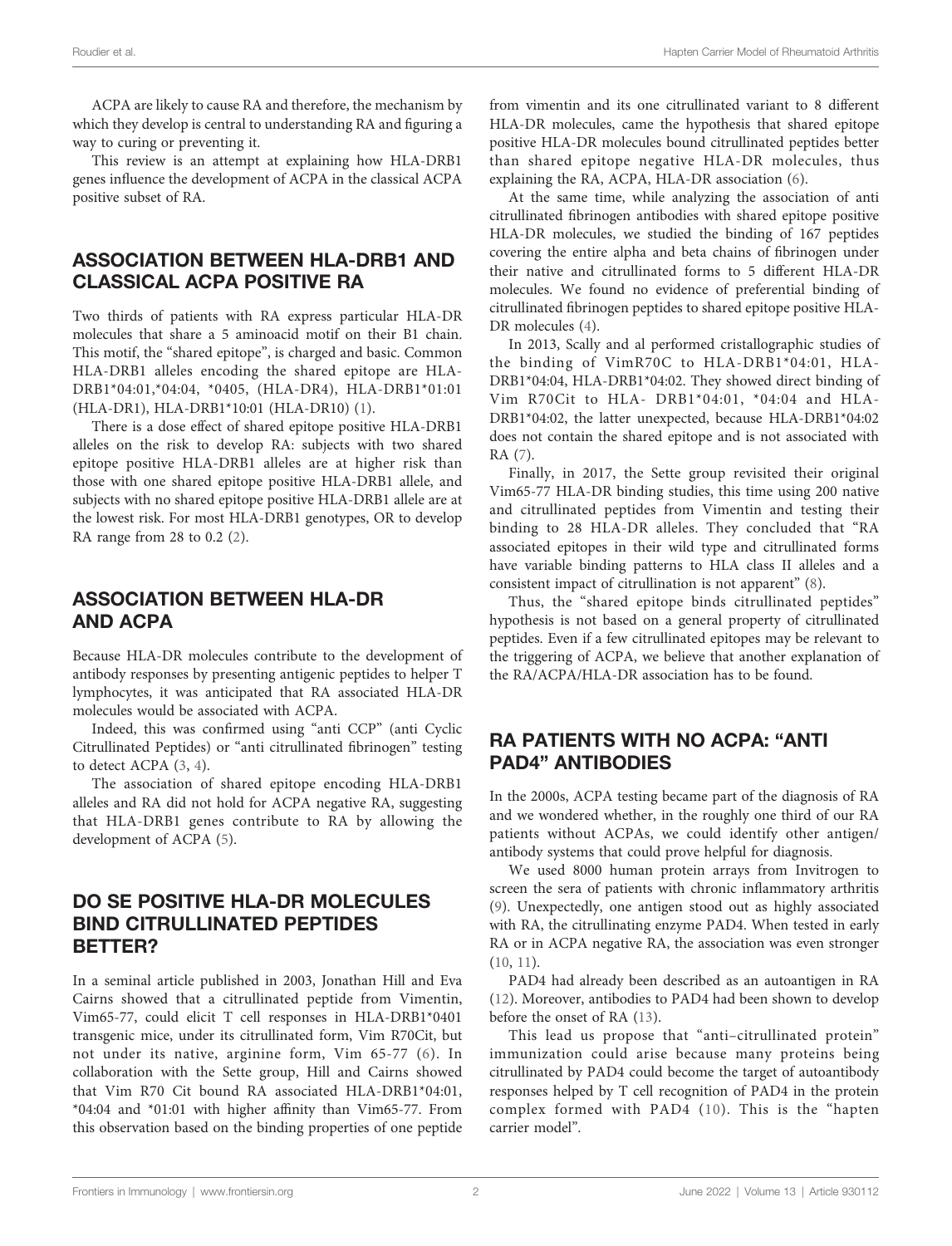# PAD PROTEINS AS IMMUNOLOGICAL CARRIERS: THE HAPTEN CARRIER MODEL

The finding of "anti PAD4 IgG antibodies" in the sera of patients with RA implied the existence of helper T lymphocytes that recognized peptides from PAD4.

Because PAD4 binds many different proteins for citrullination, it was conceivable that B lymphocytes specific for citrullinated epitopes might recognize them during citrullination, when bound by PAD4. Thus, citrullinated epitope specific B lymphocytes might bind citrullinated epitopes complexed with PAD4, process the PAD4/citrullinated peptide complex and present a peptide from PAD4 processed from the complex to helper T cells. Then, B cells specific for citrullinated epitopes might benefit from the help of PAD4 specific helper T cells (Figure 1).

To test this hypothesis, we immunized normal, non-autoimmune mice with human or murine PAD4 or PAD2. We observed the development of anti citrullinated fibrinogen peptide antibodies in 20% of these mice with an influence of the MHC background on the frequency of the ACPA response. The best responders were C3H mice whose IE beta chain (the murine equivalent of HLA-DRB1) is almost identical with HLA-DRB1\*0401 in the shared epitope region [\(14](#page-3-0)).

In patients with joint disease, we found that approximately half of patients with RA have antibodies to PAD4. More important, half of the patients with RA have T cell proliferative responses to PAD4 and this is unusual because immunosuppressive treatments impair detection of T cell responses. Finally, having both antibodies and T cells specific for PAD4 was specific of RA ([15](#page-3-0)).

# PAD4 IMMUNIZATION IN DIFFERENT MOUSE STRAINS: CONFIRMATION OF THE HAPTEN CARRIER MODEL AND DEVELOPMENT OF AN ACPA MONITORING ARRAY IN THE MOUSE

Immunizing different mouse strains with human PAD4 [C3H (H2k), C57BL6 (H2b), BalbC (H2d), DBA2 (H2d)], allowed us identify high responders, like C3H and C57BL6 and low responders like BalbC and DBA2 and to develop a 169 peptide array that allows us monitor PAD4 induced ACPAs with great precision ([16\)](#page-3-0).

This model is now ready for analyzing the effect of PAD4 tolerization on the PAD4 induced ACPA response in the mouse.

## WHICH MODEL EXPLAINS THE DATA BETTER: "SHARED EPITOPE BINDS CITRULLINATED PEPTIDES" OR "SHARED EPITOPE BINDS PEPTIDES FROM PAD4"?

In 2013, we had developed a table indicating the risk to develop ACPA positive RA for 106 of 136 HLA-DR genotypes, calculated on 3000 subjects ([2](#page-3-0)).

We reasoned that the risk associated with each genotype should correlate with its binding properties vis à vis a relevant RA triggering antigen.

Thus, to compare the prediction of the two models, we calculated the probability for the two HLA-DR molecules encoded by each of 12 HLA-DRB1 genotypes to bind at least one peptide from PAD4 or native or citrullinated fibrinogen.

This was done by first testing binding of overlapping peptides from PAD4 or Fibrinogen to 5 different HLA-DR alleles. From the percentage of peptides bound by each allele, we evaluated the probability for a given pair of HLA-DR molecules to bind at least one peptide from PAD4, Fibrinogen or citrullinated Fibrinogen.

We found a strong correlation between PAD4 peptide binding and HLA-DRB1 genotypic risk for RA. By the same analysis, Fibrinogen or citrullinated Fibrinogen peptide binding did not correlate with HLA-DRB1 genotypic risk to develop RA ([17\)](#page-3-0).

In short, modelling of HLA-DR/peptide binding properties favors the"hapten carrier" model over the "shared epitope binds citrullinated peptides" hypothesis. Still, modelling is no definitive proof. Both models might coexist.